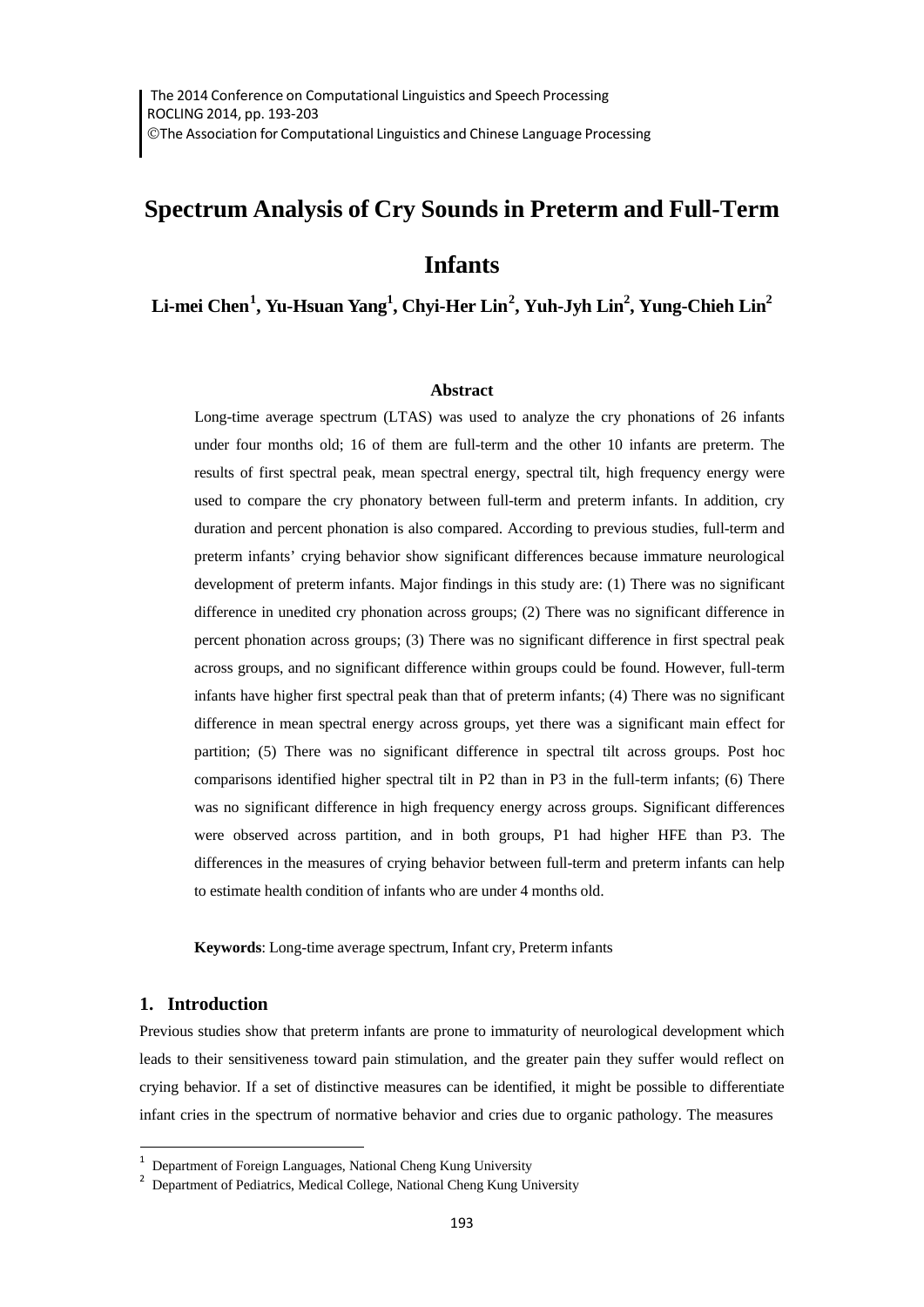would be helpful for doctors and caregivers to identify if the unknown cries are caused by just infant colic or other more complicated factors. Long-time average spectrum (LTAS) of crying behavior were analyzed in two groups of newborn infants in this study. LTAS was used to analyze the infant's non-partitioned crying episode (NP), as well as the 3 equal-length partitions (P1, P2, P3). First spectral peak (FSP), mean spectral energy (MSE), spectral tilt (ST), and high frequency energy (HFE) were measured.

Colic strikes infants who are under four months old, and it makes the infants cry in the evening on a daily bases or at the moment of waking up (Lester, Boukydis, Gracia-Coll, & Hole, 1990). The cause of this pain is still unknown (Zeskind & Barr, 1997). Colic occurs when infants are around one month old and it often disappears without a reason when infants are older than three months (Clifford, 2002). It is a universal and commonly-seen phenomenon which is the cause for excessive cry behavior. Though previous studies have suggested that higher fundamental frequency and a larger percentage of dysphonation in crying behavior can be found in the pain cries of infants who suffer from colic, no standard acoustic features in cry vocalization of infants with colic was established (Zeskind & Barr, 1997). Long-time average spectrum might provide an option to see if there are any significant variations in the cries of infants with colic and those who are healthy from first spectral peak, mean spectral energy, spectral tilt, and high frequency energy.

Though infants are not able to talk, they can express their feelings and emotions through crying, facial expression, and body movements. Diseases are able to be discovered by some characteristics in crying behavior (Radhika, Chandralingam, Anjaneyulu, & Satyanarayana, 2012). For example, different pain stimuli would lead to different fundamental frequencies in infant cry vocalization (Radhika et al., 2012). If more specific characteristics are found in certain diseases, it would be more effective in prescribing and curing. Sometimes parents can differentiate why their babies cry by their various crying behavior (Soltis, 2004). As for the way of eliciting cries, Johnston, Stevens, Craig, & Grunau (1993) had proposed two different ways: the heel-stick procedure and injection. In this current study, injection was used as the only standard method of eliciting cries to avoid any nuances that might caused by the different types of pain stimuli. However, even though there are some scientific ways of detecting the pain intensity infants endure, the experience of pain is quite subjective and is not merely related to physiological but also psychological factors (Qiu, 2006). Moreover, since infants use crying to arouse caregivers' attention, it can be expected that infants' crying behavior differs with and without their caregivers around them (Green, Gustafson, Irwin, Kalinowski, & Wood, 1995). Usually, the responses from caregivers bring cry behaviors to a halt (Green et al., 1995). Thus, crying is regarded not only an independent behavior but also plays an important role in social interactions between infants and their caretakers (Green et al., 1995). Furthermore, crying is a way of drawing other people's attention to help infants get rid of the uncomfortable situation or meet their needs (LaGasse, Neal, & Lester, 2005).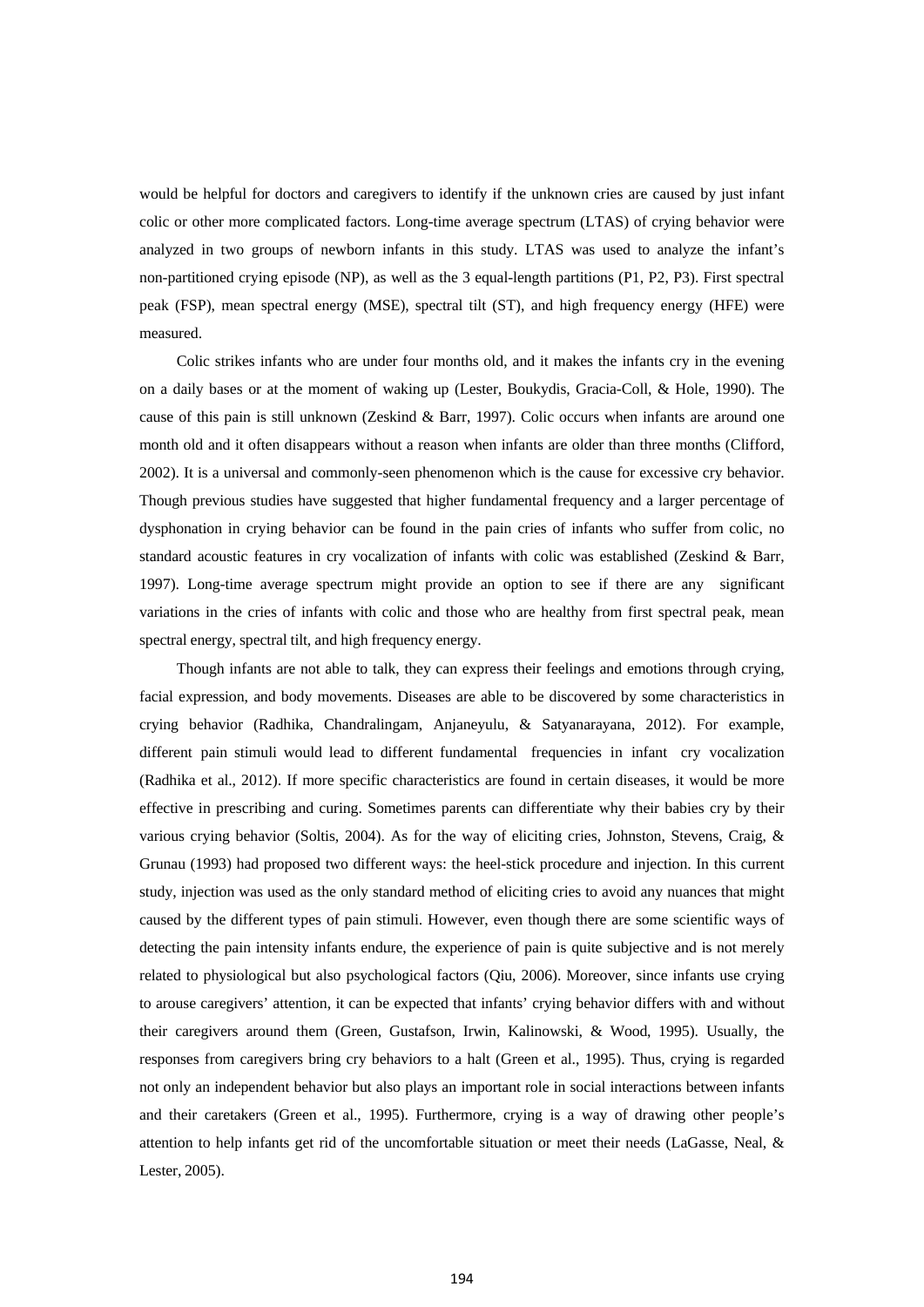Because of the immature development of nervous systems caused by premature birth, preterm infants' crying behavior is believed to reveal different characteristics from that of full-term infants whose nervous systems are comparatively well-developed (Goberman & Robb, 1999). Premature infants are reported to have higher *fo* in their cry phonation, and it might be due to the immature, shorter vocal folds (Johnston et al., 1993). Or as Zeskind (1983) stated that high-risk infants are not able to perfectly control their crying behavior and that they tend to react more intensely towards pain stimuli than low-risk infants. Infants react differently to the same stimulus pain whether they are healthy or born at risk. However, while some studies have shown that preterm infants are more sensitive to pain stimuli, others found that some premature infants have less intense reactions towards pain than normal infants (Qiu, 2006).

The main objective of this current study is to find out how the crying behavior between full-term and preterm infants differs from each other. The findings might help in detecting infants' health conditions. Moreover, if the differences of the crying behavior can be systematically characterized, the measurements can be further applied to identify features in neonate cries due to infant colic.

#### **2. Method**

#### **2.1 Participants**

Previous studies indicated that gender did not lead to significant differences in first spectral peak, mean spectral energy, spectral tilt, and high frequency energy (Goberman & Robb, 1999; Goberman, Johnson, Cannizzaro, & Robb, 2008). Therefore, gender was not controlled in this study. There were 26 infant participants; 16 were full-term infants and the other 10 were preterm infants. The infants were all under four months old for both full-term infants and preterm infants according to their gestational ages. All of the infants in this study were considered to have normal hearing according to interview with parents.

#### **2.2 Data Collection**

For data collection, TASCAM wave recorder and RODE uni-directinal microphone were used while recording the cry phonation of both preterm and full-term infants. The microphone was held near the infants' mouth. All infants were in the supine position while receiving the injection because acoustic properties (e.g. fundamental frequency) might be influenced by postures of infants (Lin & Green, 2007). Data were collected in the hospital. The cry phonation of both groups of infants was recorded during and after they receive the injection. The pain stimulus was the same in both groups of infants.

#### **2.3 Acoustic Analysis**

Based on Goberman and Robb (1999), a crying episode of infants was defined as the duration of the continuous crying activity, beginning with the first audible cry sound after the pain stimulus, and an episode was completed as soon as the infants stopped crying. The non-voiced parts of a crying episode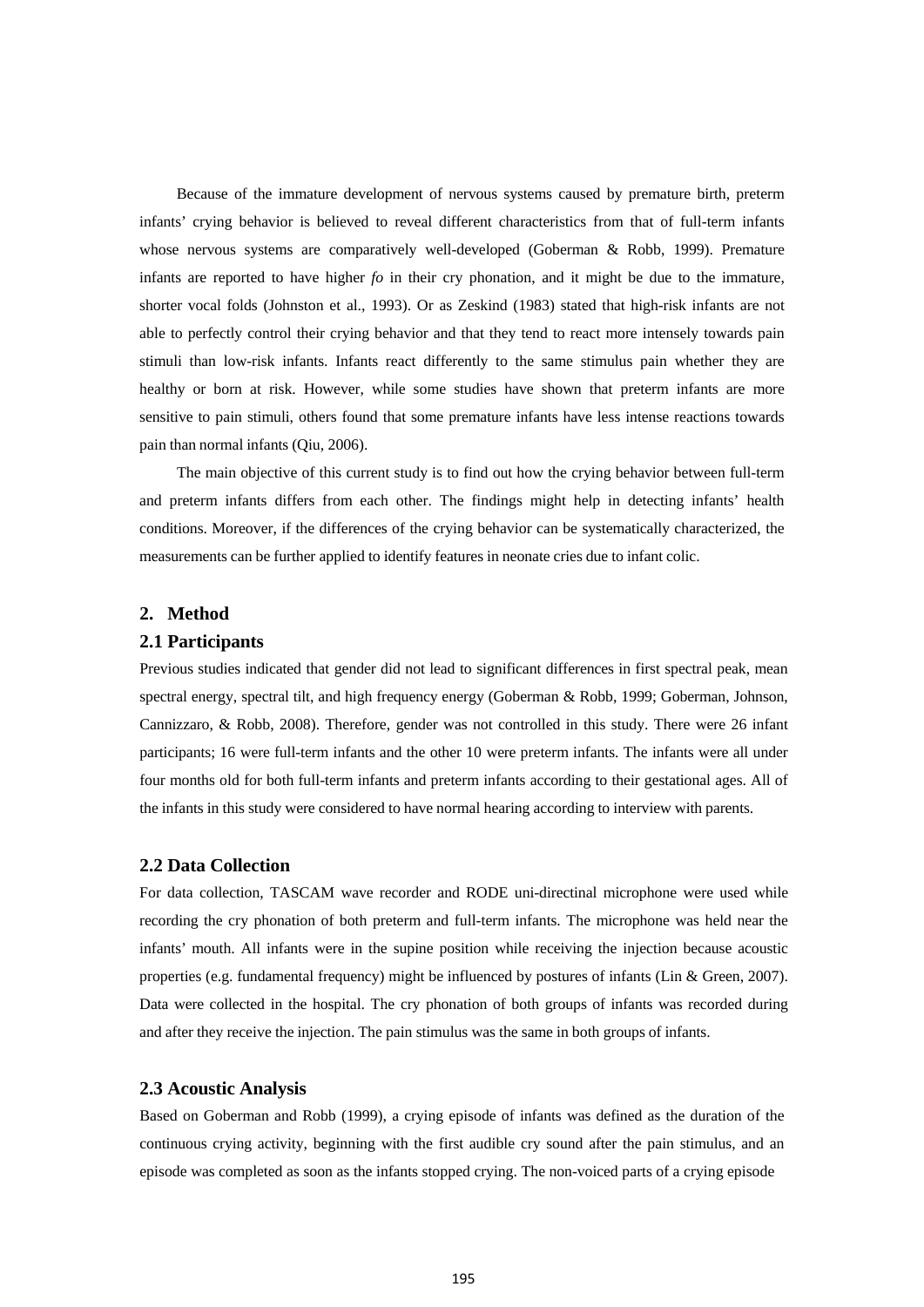were first edited out in the cry vocalization, making a "non-partitioned crying episode" (Goberman & Robb, 1999). In this current study, all the inspiratory cry was eliminated from pain stimulus, only the phonatory parts were analyzed. Then, a non-partitioned episode was divided into three partitions with the same length of durations (P1, P2, P3). P1, P2, P3 are regarded as the early, middle, and late sections of the crying episode, respectively, corresponding to the attack, cruise, and subdual phases of a crying episode as suggested by Truby and Lind (1965). First spectral peak, mean spectral energy, spectral tilt, and high frequency energy were measured. First spectral peak was identified as the first amplitude peak across the LTAS display. Mean spectral energy was measured with the mean amplitude value from 0 to 8000 Hz. Spectral tilt was the ratio of energy between 0-1000 Hz, and 1000-5000 Hz. High frequency energy was the sum of amplitudes from 5000 Hz to 8000 Hz.



*Figure 1. Typical LTAS display showing the location of the first spectral peak (FSP) and high frequency energy (HFE) between 5000Hz and 8000Hz.*

## **3. Results & Discussion**

#### **3.1 Unedited Cry Duration**

The average duration of crying episodes for the 16 full-term infants was 43.26s (SD=31.27), and for the 10 preterm infants was 36.21s (SD=30.93). Although full-term infants have longer average duration of crying episodes, there are no significant differences between the two groups,  $t(24) = 0.48$ , two-tailed, p > .05. The result is the same as that of Goberman and Robb (1999).

#### **3.2 Percent Phonation**

The percentage of cry phonation in a long-term non-partitioned, unedited crying episode was calculated. The average percent phonation across the crying episodes of the 16 full-term infants and the 10 preterm infants was 67% (SD=17.04) and 67% (SD=13.98) respectively. That is, 67% of the unedited crying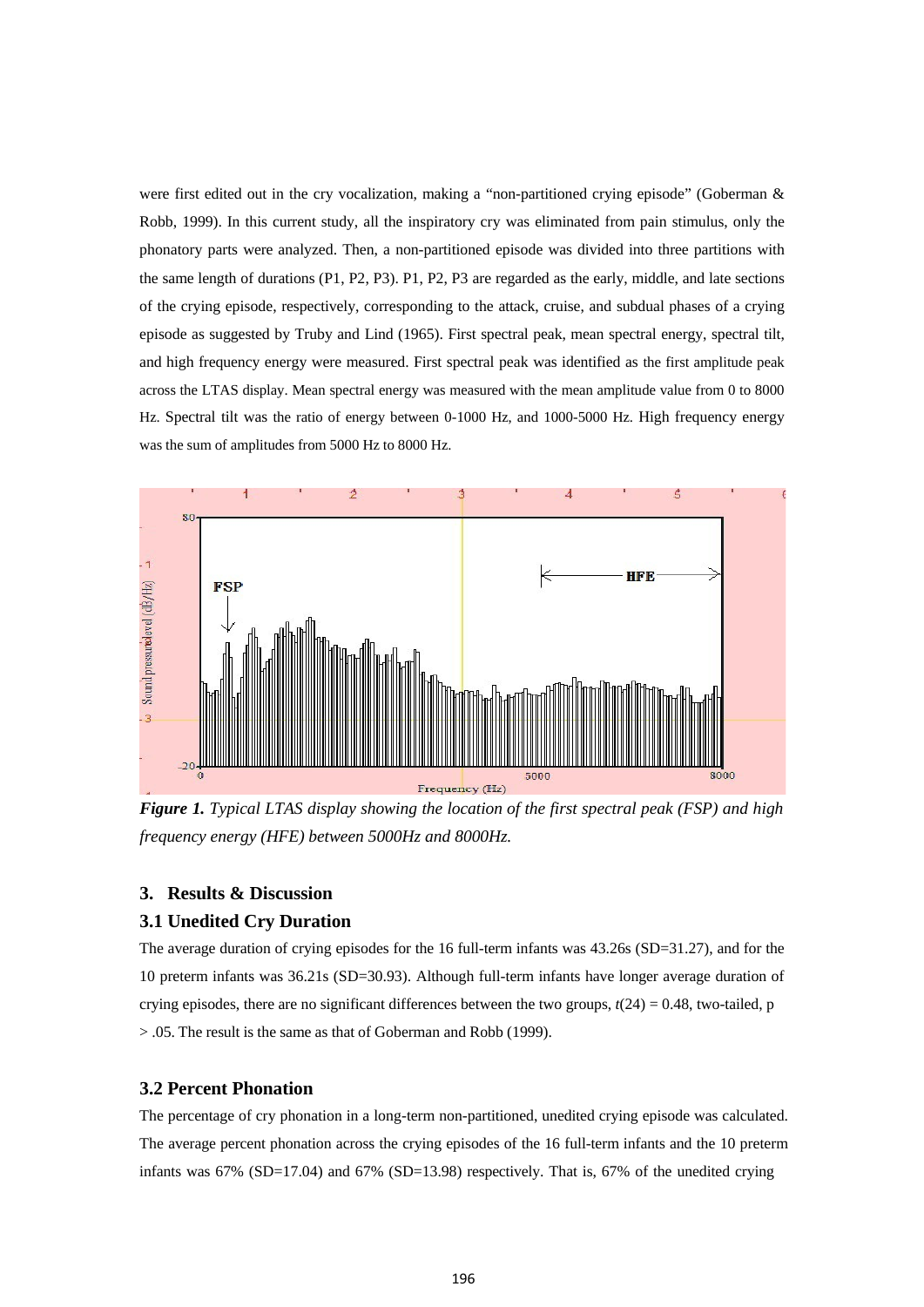episode contained cry phonation. Like what was found in Goberman and Robb (1999), there is no significant differences across groups in the percentage of cry phonation,  $t(24) = 0.39$ , two-tailed, p  $> .05.$ 

#### **3.3 First Spectral Peak (FSP)**

The non-partitioned and partitioned first spectral peak values of the 16 full-term and the 10 preterm infants are listed in Table 1. A two-way analysis of variance (ANOVA) was performed to check if there were significant differences in FSP values between the two groups, and whether there was significant variation between the three equal-length cry durations (P1, P2, P3) in each group. The results indicated no significant term by partition interaction  $(p > .05)$ , no significant main effect for term status  $(p > .05)$ , and no significant main effect for partition  $(p > .05)$ . Despite the fact that there were no significant differences in statistical tests, we found that full-term infants have higher non-partitioned FSP (182.07Hz) than that of preterm infants (130.44Hz). From overall observation, full-term infants demonstrated higher FSP in non-partitioned and the three partitioned episodes. Full-term and preterm infants displayed different trends of FSP in P1, P2, and P3.

While the infants were receiving injections, the sharp pain stimulated them and all the infants burst out crying. According to the previous studies (Johnston et al., 1993), preterm infants are expected to have higher FSP because preterm infants were thought to be more sensitive and would react more intensely to pain. Intensive crying behavior causes the increase of the subglottal pressure and the stiffness of the vocal folds. However, in this current study, the mean FSP of the full-term infants turned out to be higher than that of the preterm infants, in both the non-partitioned episode and the three equal-length episodes. Moreover, full-term infants' crying episode involved more distinct phases with decrease of FSP in P3. In preterm infants, FSP kept increasing from P1 to P3.

*Table 1. First spectral peak from the non-partitioned episodes (NP) and three partitioned crying episodes with equal length (P1, P2, P3) from the full-term and preterm groups of infants*

|           | FSP(Hz)   |           |                |                |                |
|-----------|-----------|-----------|----------------|----------------|----------------|
| Group     |           | <b>NP</b> | P <sub>1</sub> | P <sub>2</sub> | P <sub>3</sub> |
| Full-term | М         | 182.07    | 135.88         | 184.79         | 149.46         |
|           | <b>SD</b> | 139.06    | 113.24         | 142.45         | 119.31         |
| Preterm   | М         | 130.44    | 104.35         | 117.40         | 139.14         |
|           | <b>SD</b> | 71.74     | 52.06          | 67.36          | 82.11          |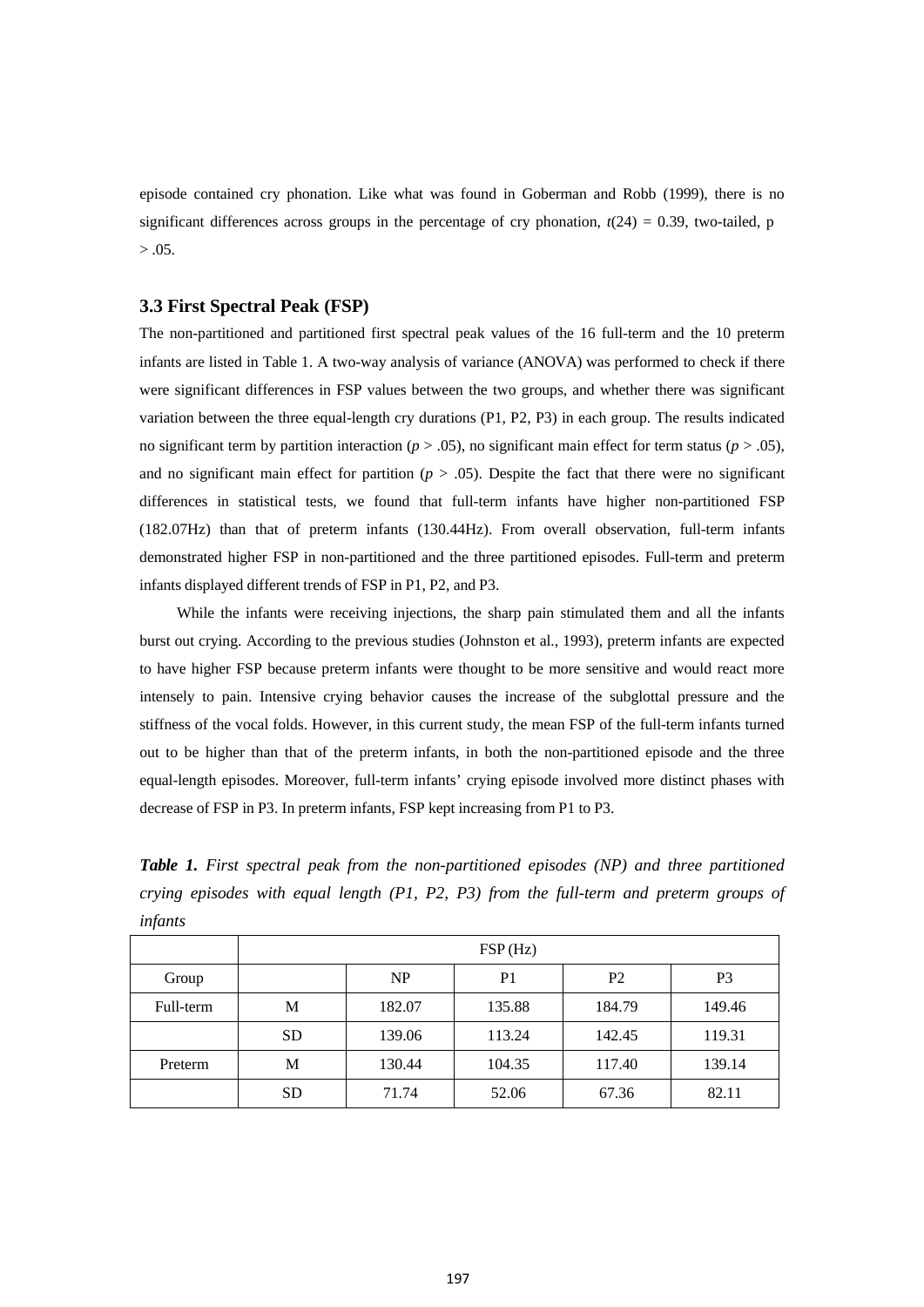

*Figure 2. First spectral peak of full-term and preterm infants over time (P1, P2, and P3 are three equal-length partitioned crying episodes.)*

## **3.4 Mean Spectral Energy (MSE)**

The mean spectral energy of non-partitioned and partitioned episodes of the 16 full-term and the 10 preterm infants are compared and listed in Table 2. A two-way analysis of variance (ANOVA) was performed to investigate if there was significant variation between the two groups, and whether there was significant variation between the three equal-length cry durations (P1, P2, P3) in each group. No significant term by partition interaction ( $p > .05$ ) was found. There was a significant main effect for partition (F = 6.47, p < .05), yet there was no significant main effect for term, p > .05. One-way ANOVA tests were then performed in each group to check the changes in MSE (in P1, P2, P3). In full-term infants, P2 was significantly higher than P3. In preterm infants, P1 showed significantly higher energy than P2 and P3. The changes are illustrated in Figure 3.

Premature infants, compared to full-term infants, are reported to have higher *fo* in their cry phonation, and it might be due to tension of the larynx (Johnston et al., 1993). Greater pain stimulus makes laryngeal muscles tighten. In this current study, although no significant differences could be identified, preterm infants showed higher mean of MSE in non-partitioned episode and the three equidurational crying episodes. This shows that during the cry duration, the preterm infants' laryngeal muscles are tighter and they have a more severe reaction toward pain stimulus. The tighter laryngeal muscles suggest a more intense cry behavior. Moreover, a decrease in MSE could be observed in both full-term and preterm infants. This might suggest that the laryngeal muscles of both groups of infants loosen by phase, especially in preterm infants. There is sharper decrease of MSE from P1 to P3 in preterm infants.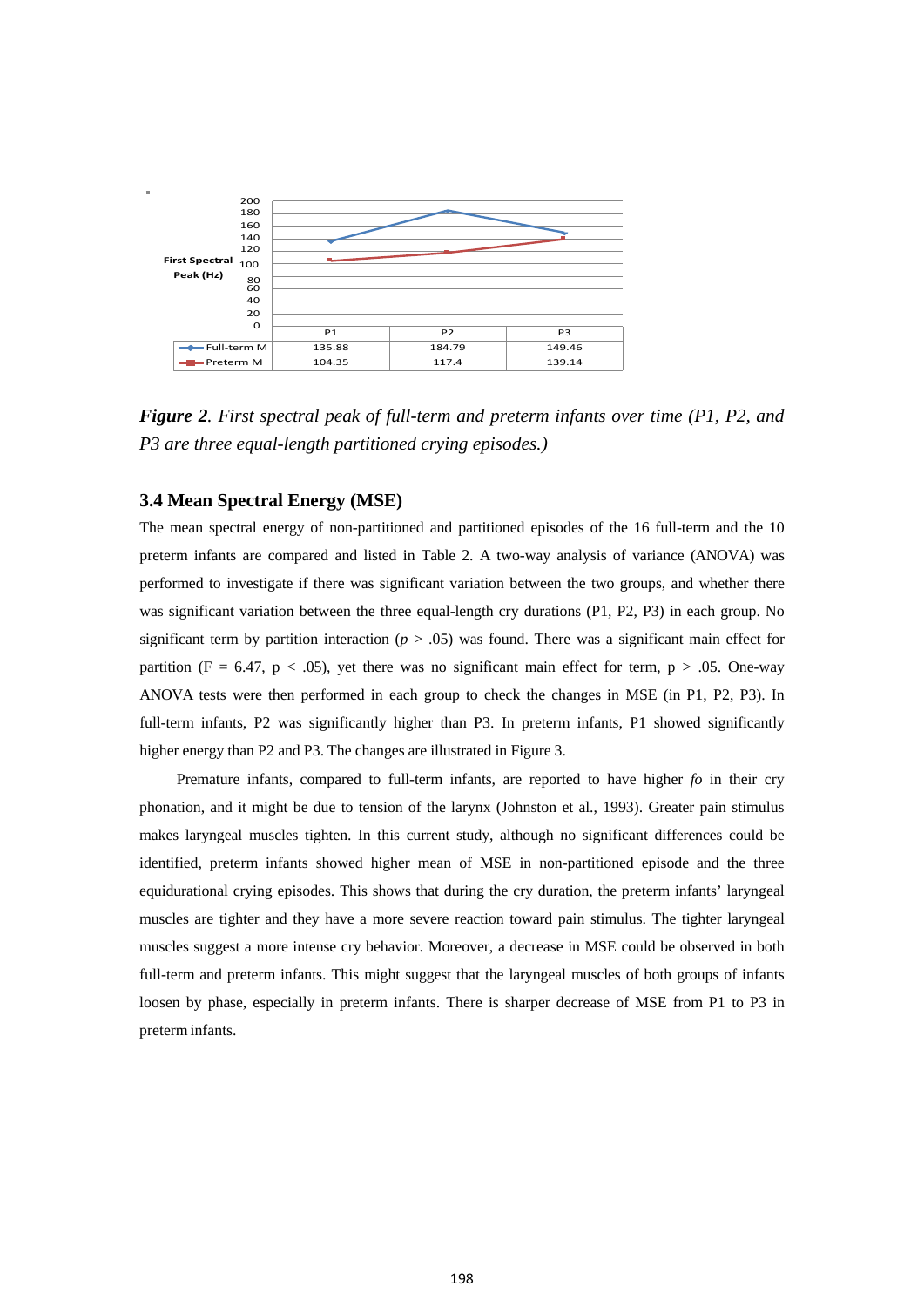*Table 2. Mean spectral energy from the non-partitioned episodes (NP) and three partitioned crying episodes with equal length (P1, P2, P3) from the full-term and preterm groups of infants*

|           | $MSE$ (dB) |           |                |                |                |
|-----------|------------|-----------|----------------|----------------|----------------|
| Group     |            | <b>NP</b> | P <sub>1</sub> | P <sub>2</sub> | P <sub>3</sub> |
| Full-term | М          | 19.368    | 19.982         | 19.507         | 14.323         |
|           | <b>SD</b>  | 9.627     | 9.523          | 11.158         | 11.266         |
| Preterm   | М          | 22.801    | 25.201         | 18.695         | 15.628         |
|           | <b>SD</b>  | 5.785     | 6.409          | 7.963          | 6.153          |



*Figure 3. Mean spectral energy of full-term and preterm infants over time (P1, P2, and P3 are three equal-length partitioned crying episodes.)*

### **3.5 Spectral Tilt (ST)**

The spectral tilt of non-partitioned and partitioned crying episodes of the two groups are compared and listed in Table 3. In order to identify if there was significant differences of ST between the two groups and whether there was significant variation between the three equal-length cry durations (P1, P2, P3) in each group, a two-way analysis of variance (ANOVA) was performed. There were no significant term by partition interaction (*p* > .05), no significant main effect for partition, and no significant main effect for term. To investigate changes in ST across partitions within each group, separate one-way ANOVA tests were performed for full-term and preterm infant groups. In full-term infants, post hoc comparisons identified a significantly higher ST for P2 than for P3 ( $p < .05$ ), but no significant differences in ST across partitions for the preterm infants  $(p > .05)$ . Overall, the full-term infants showed higher ST values at the onset of crying vocalization which decreased over time; whereas the preterm infants had lower ST values at the onset, which increased over time. The changes are demonstrated in Figure 4. For full-term infants, higher P2 than P3 in ST was observed. The ST of full-term infants does not increase over time as mentioned in Goberman and Robb (1999); on the contrary, the ST of full-term infants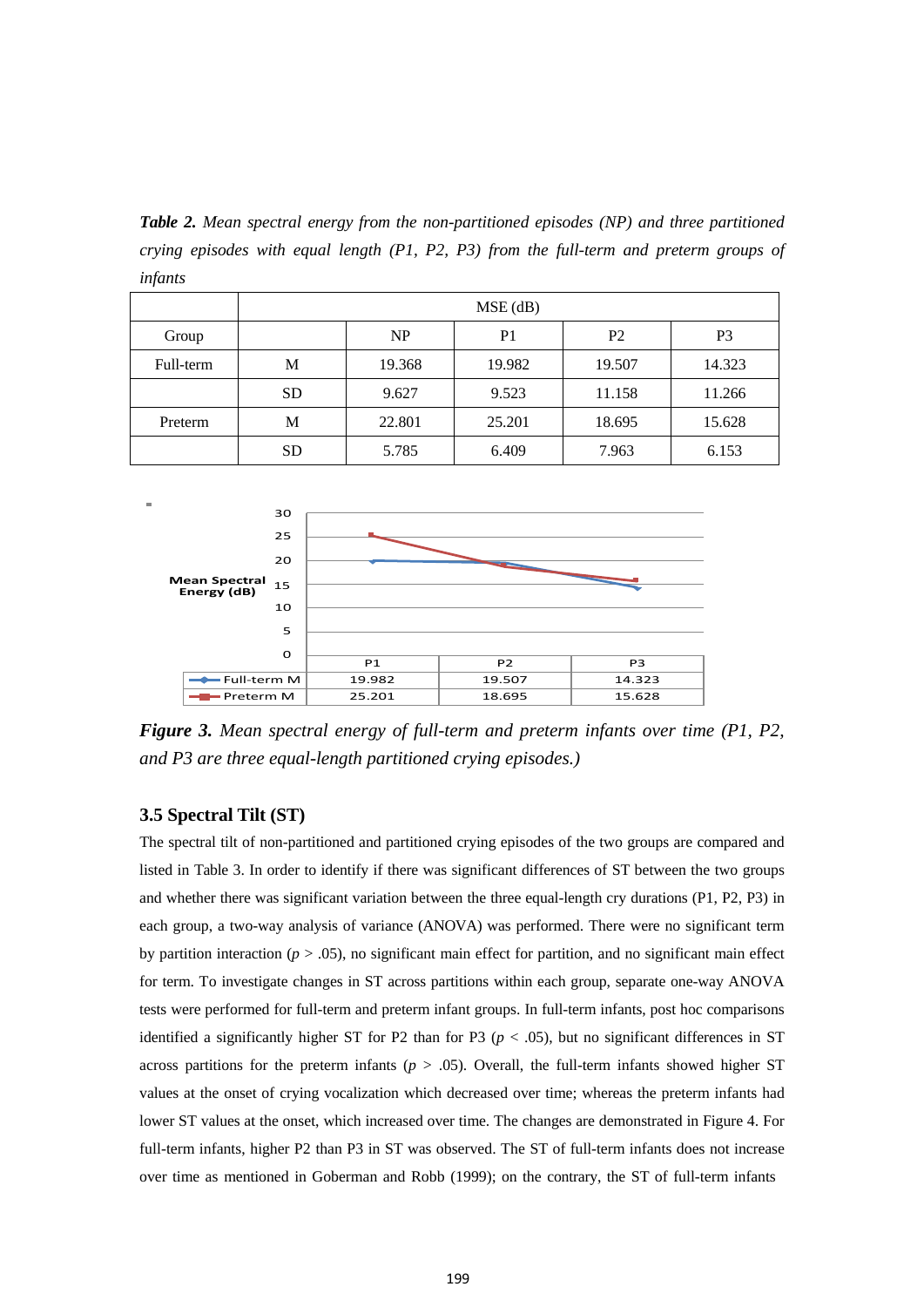decreases over time. However, the increase of ST can be found in preterm infants.

The variation of ST of full-term and preterm infants is shown in table 3. Preterm infants have a slightly higher ST than full-term infants. ST refers to how quickly the amplitude of the harmonics decreases. A higher ST value was related to hypoadduction of the vocal folds (Mendoza, Munoz, & Naranjo, 1996). In this current study, hyperadduction is observed in the decrease ST of full-term infants, whereas, hypoadduction is observed in the increase ST of preterm infants.

*Table 3. Spectral tilt from the non-partitioned episodes (NP) and three partitioned crying episodes with equal length (P1, P2, P3) from the full-term and preterm groups of infants*

|           | <b>ST</b> |           |                |                |       |
|-----------|-----------|-----------|----------------|----------------|-------|
| Group     |           | <b>NP</b> | P <sub>1</sub> | P <sub>2</sub> | P3    |
| Full-term | M         | 1.381     | 2.242          | 1.423          | 1.118 |
|           | <b>SD</b> | 0.307     | 3.207          | 0.387          | 0.300 |
| Preterm   | М         | 1.839     | 1.935          | 2.811          | 3.218 |
|           | <b>SD</b> | 0.685     | 0.659          | 2.795          | 5.326 |



*Figure 4. Spectral tilt of full-term and preterm infants over time (P1, P2, and P3 are three equal-length partitioned crying episodes.)*

#### **3.6 High Frequency Energy (HFE)**

The high frequency energy of non-partitioned and partitioned crying episodes of the two groups are compared and listed in Table 4. In order to identify if there was significant variation between the two groups, and whether there was significant variation between the three equal-length cry durations (P1, P2, P3) in each group, a two-way analysis of variance (ANOVA) was performed. No significant term by partition interaction ( $p > .05$ ) was found. There was no main effect for term ( $p > .05$ ), stating that there were no significant differences in HFE across the two groups. There was significant main effect for partitions (F = 8.29, p < .05). Furthermore, one-way ANOVA tests were performed to check changes in HFE across partition within each group. Significant differences in HFE were found across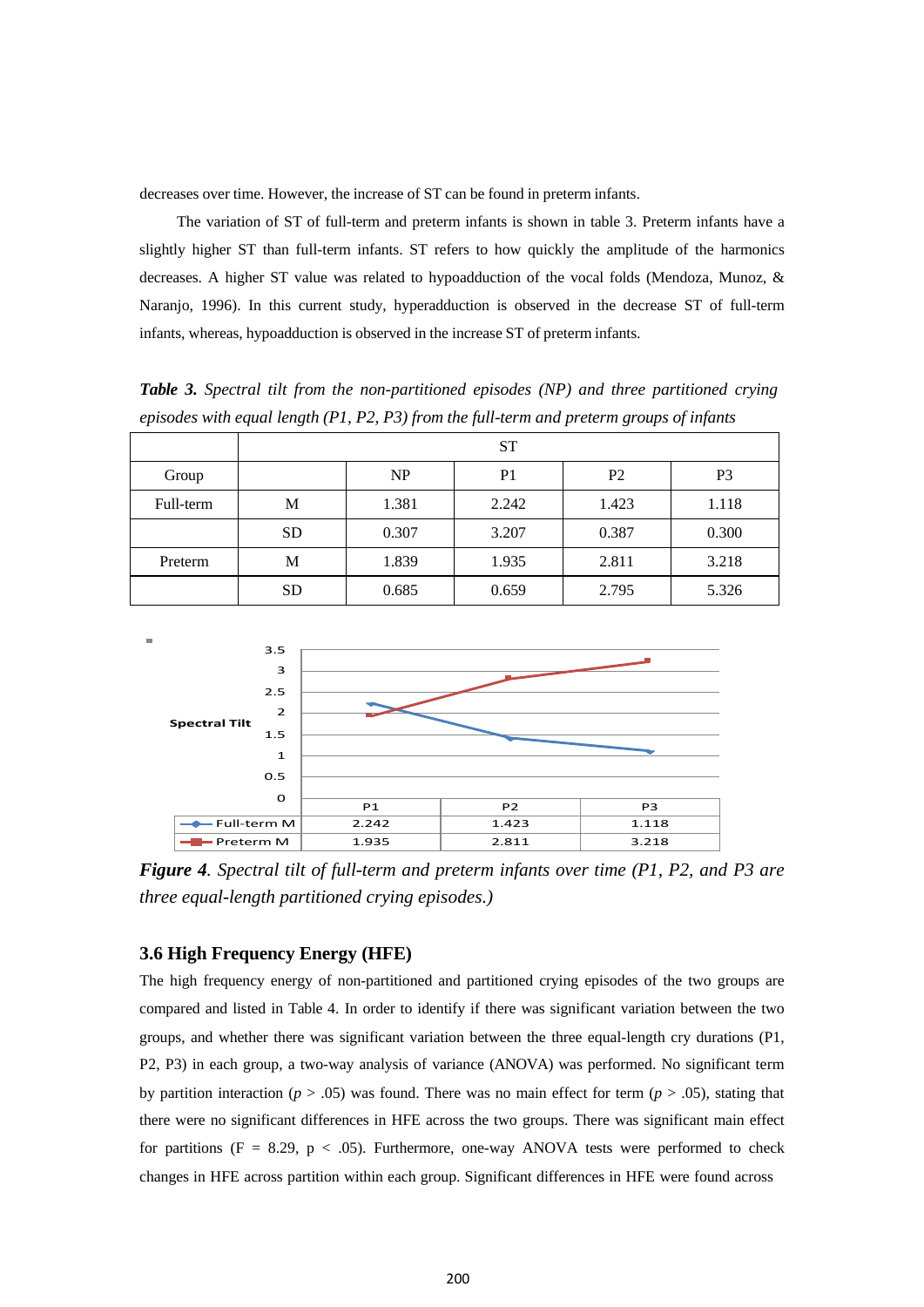partition for both full-term infants ( $F = 3.91$ ,  $p < .05$ ) and for preterm infants ( $F = 4.57$ ,  $p < .05$ ). There was a significantly higher P1 in HFE than P3 in both infant groups ( $p < .05$ ). In both groups, HFE decreases over time. The HFE of full-term infants does not change drastically over time; however, in preterm infants, the HFE shows a steep descent. The changes are demonstrated in Figure 5. HFE in both full-term infants and preterm infants decreases overtime. However, HFE of preterm infants has a wider range, crossing from 1225 to 1807, while the range HFE of full-term infants is about 300.

*Table 4. High frequency energy from the non-partitioned episodes (NP) and three partitioned crying episodes with equal length (P1, P2, P3) from the full-term and preterm groups of infants*

|           | $HFE$ (dB) |           |                |                |                |
|-----------|------------|-----------|----------------|----------------|----------------|
| Group     |            | <b>NP</b> | P <sub>1</sub> | P <sub>2</sub> | P <sub>3</sub> |
| Full-term | М          | 1672      | 1703           | 1543           | 1272           |
|           | <b>SD</b>  | 582       | 552            | 720            | 590            |
| Preterm   | M          | 1737      | 1807           | 1511           | 1227           |
|           | <b>SD</b>  | 469       | 514            | 546            | 509            |



*Figure 5. High frequency energy of full-term and preterm infants over time (P1, P2, and P3 are three equal-length partitioned crying episodes.)*

Some of the results in this current study did not match the findings in previous studies. The differences could be due to a few discerning variables. First, although the uni-directional microphone was used in this study, the environmental noises could not be completely controlled because the nurses were required to explain the procedure to the caregivers. Moreover, there was unavoidable overlapping from noises of other infants' cry sound. Once the infant's cry vocalization was overlapped with adults' voice or other infants' cry sound, the partition could no longer be used for further analysis. Second, all the infants receiving injections had their caregivers around them. This caused inevitable interaction between adults and infants, bringing unexpected nuances to the results. Both full-term and preterm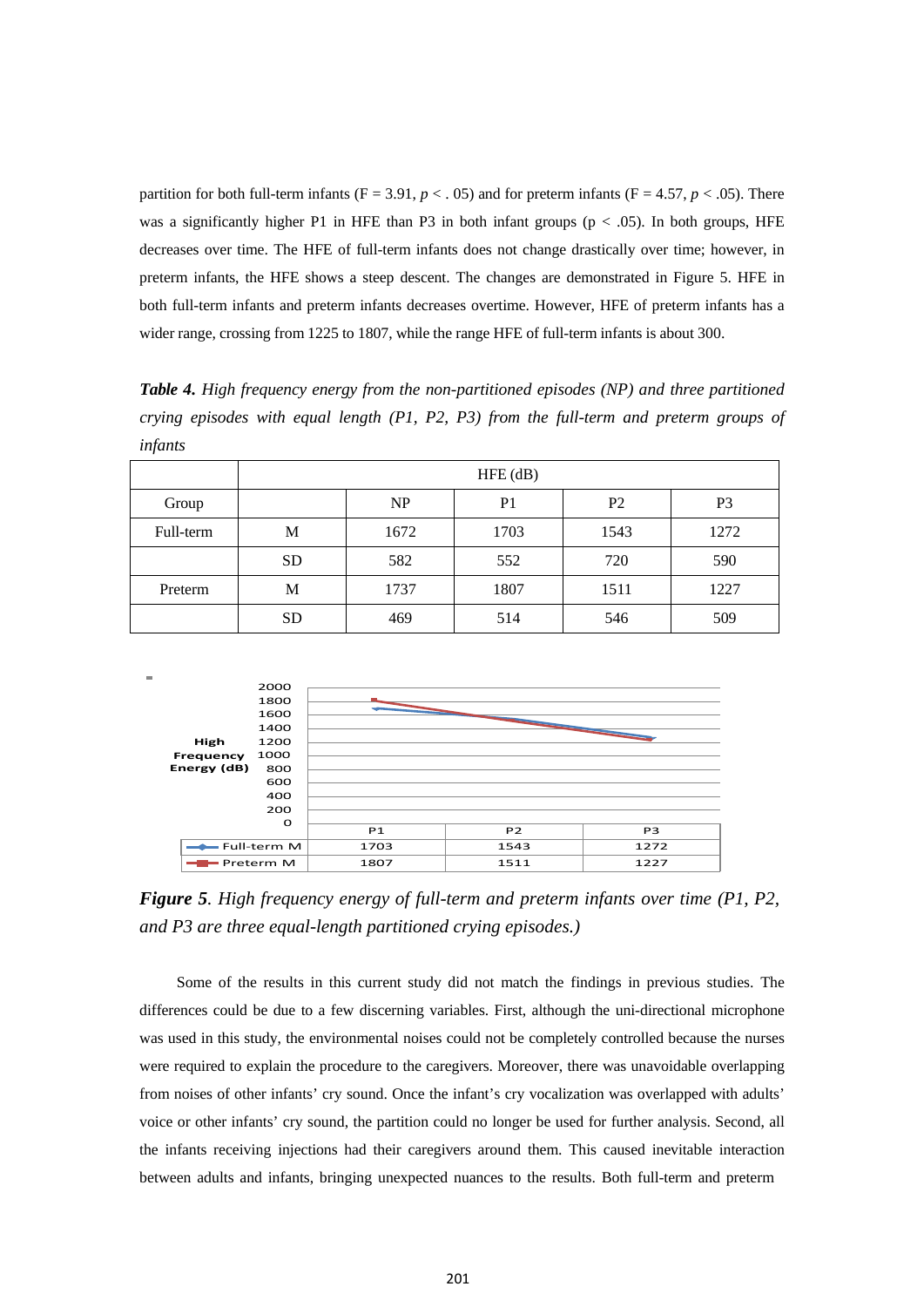infants might use more strength in crying, hoping their caretakers would alleviate their pain. Third, some caretakers tended to soothe the infants as soon as they started crying, which would significantly change the natural cry episode since the soothing and consolation from the caretakers might influence their cry phonation. The infants might feel safe and stopped crying. This might cause incomplete early, middle, and late sections in a cry episode, as Goberman and Robb (1999) mentioned. In further studies, the interaction of infants and their caregivers is probably one of the variables that should be strictly controlled. Moreover, video recording should be implemented in order to identify whether the infants stopped crying spontaneously or their attention was drawn by other things. Lacking complete three sections of cry episode might be the main reason of the discrepancy in the findings of this current study and previous studies.

#### **4. Summary**

Cry phonations of neonates from 16 full-term infants and 10 preterm infants were analyzed with long-time average spectrum (LTAS). Major findings were: (1) Full-term infants had higher first spectral peak than that of preterm infants; (2) Mean spectral energy in both groups of infants decreased over time; (3) Spectral tilt in full-term infants decreased, but increased in preterm infants over time; (4) High frequency energy in both full-term and preterm infants decreased over time. In further study, the environmental noise (e.g., from nurses, parents, and other infants around) should be controlled in order to acquire sufficient data to identify more systematic distinctions in the patterns of cry phonation between full-term and preterm infants.

#### **Acknowledgements**

This research was supported by a grant from National Science Council (NSC102-2410-H-006 060) and the Ministry of Education, Taiwan, R.O.C. The Aim for the Top University Project to the National Cheng Kung University. We thank the infant participants and their families for their time and cooperation.

#### **References**

- Clifford, T.(2002). Infant colic: A prospective, community-based Examination (Unpublished doctoral dissertation). The University of Western Ontario, Canada.
- Goberman, A. M., Johnson, S., Cannizzaro, M. S., & Robb, M. P.(2008). The effect of positioning on infant cries: Implications for sudden infant death syndrome. *International Journal of Pediatric Otorhinolaryngology, 72*, 153-165.
- Goberman, A. M. & Robb, M. P.(1999). Acoustic examination of preterm and full-term infant cries: The long-time average spectrum. *Journal of Speech, Language, and Hearing Research, 42*, 850-861